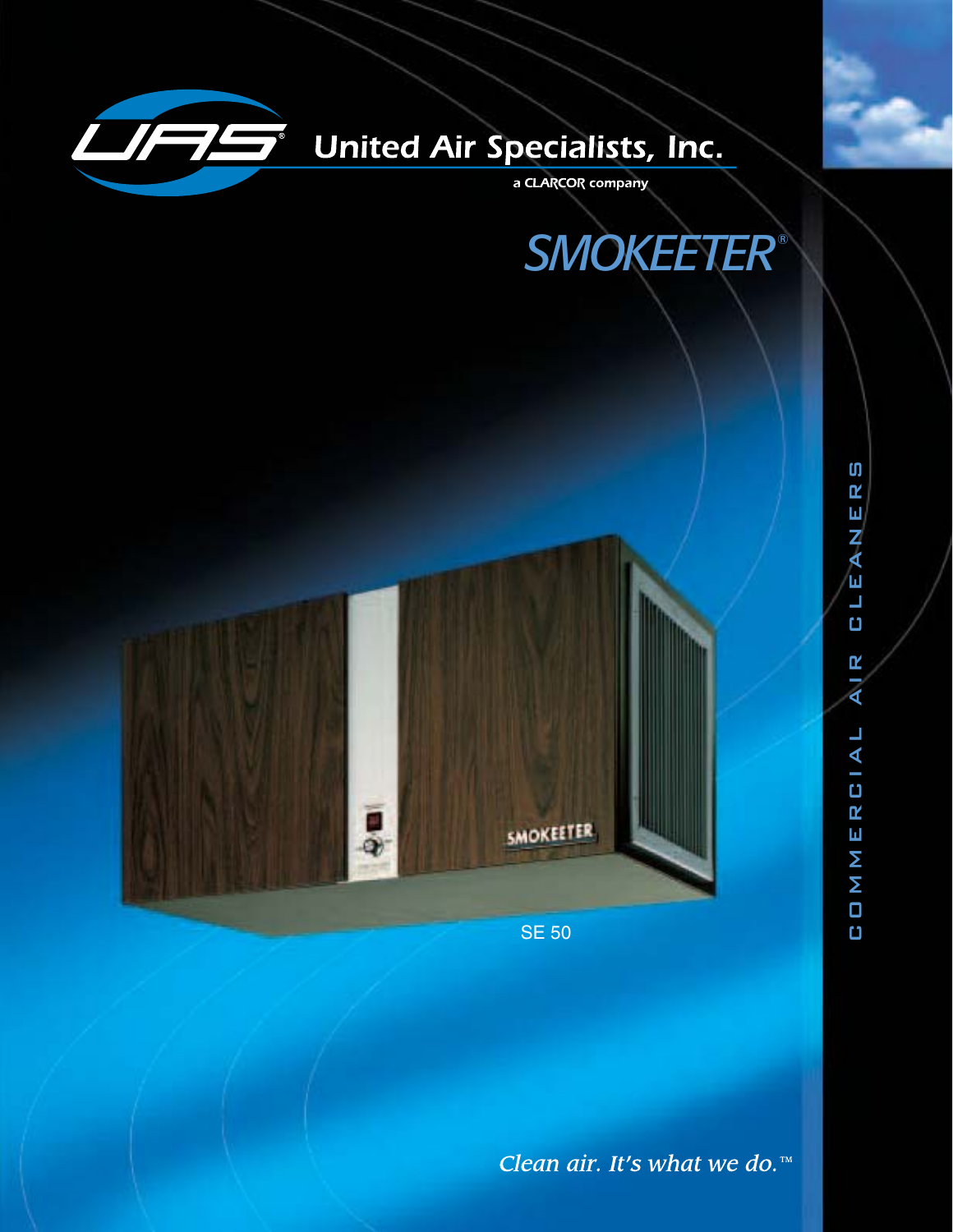# *SMOKEETER®* THE First AND Best Indoor Air Cleaner OF ITS KIND!



*...there is only one "Original" Smokeeter.*

### ENSURE CLEAN, BREATHABLE AIR

The success of any public establishment depends on meeting a range of customer expectations—from quality service to an inviting atmosphere. And, ensuring clean breathable air is no exception. That's why United Air Specialists (UAS) offers

> the "Original" Smokeeter indoor air cleaning system an effective and economical solution for clean air.

Don't be confused by companies offering air cleaners with a similar name, because there is only one "Original" Smokeeter.

### BETTER THAN THE REST

Smokeeter air cleaners are far superior to the competition because they use Electrostatic Precipitator (ESP) technology to remove

contaminants like smoke, dust, pollen, bacteria, fungi and viruses from the air. Harmful particles are drawn into the Smokeeter unit and given an electronic charge. Then, like a magnet, ESP Collection Cells capture the charged pollutants and send the contaminate-free air through a carbon after-filter to eliminate odors. The result: clean, fresh air recirculated throughout the room.



In addition to ensuring cleaner air for your customers, guests and employees, Smokeeters can actually lower utility bills. These systems keep cleaned air moving indoors instead of exhausting costly heated or cooled air outdoors. Also, Smokeeters use less energy than media units, which require more horsepower. These air cleaners can also reduce housekeeping costs by minimizing pollution build-up on walls, windows and furnishings.



*How ESP Works*

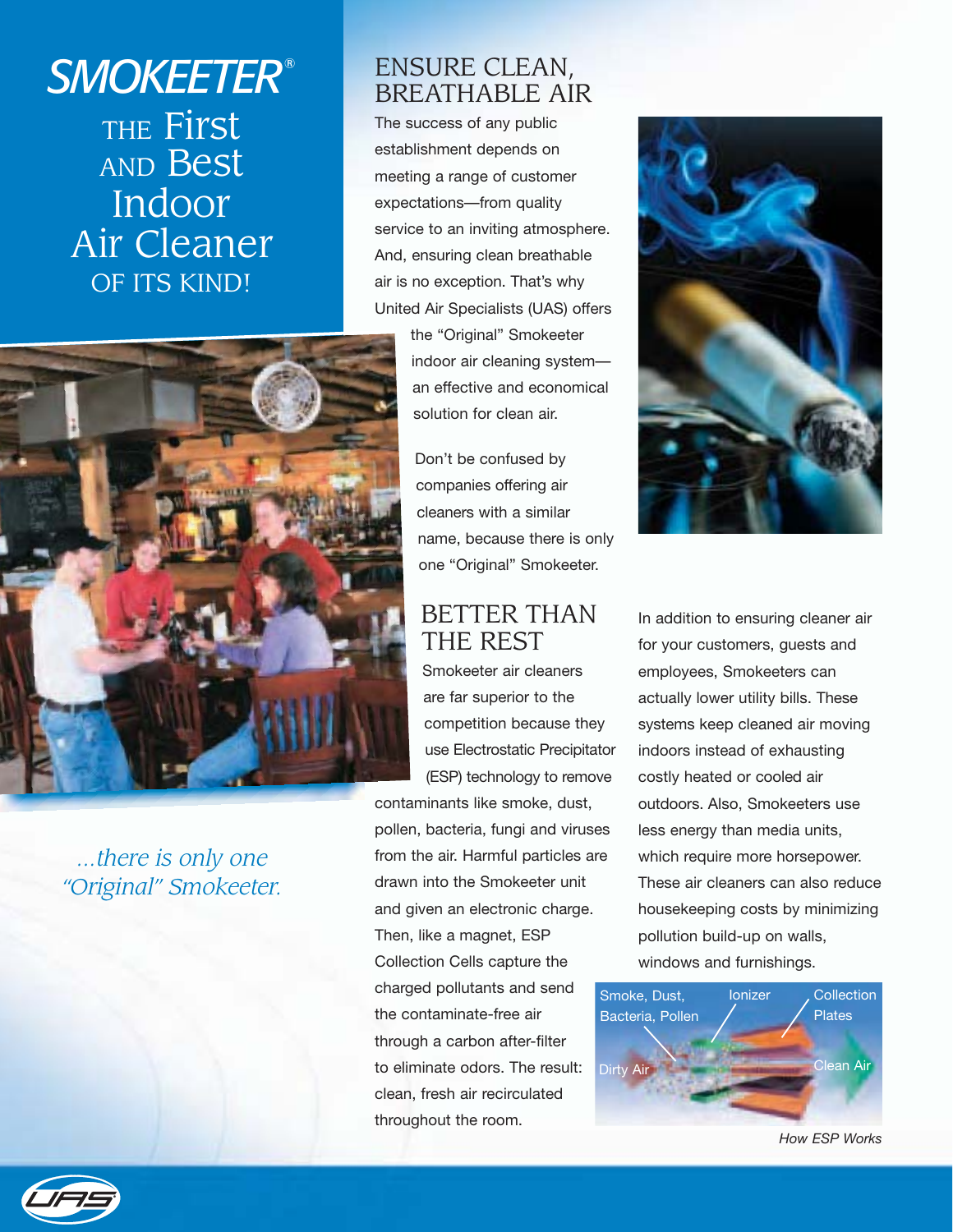### DON'T LET THE NAME FOOL YOU

Smokeeter is well known around the world as the preeminent commercial air cleaner. As its name implies, this system is great for cleaning air in smoking environments like bars, casinos, nightclubs and restaurants. But Smokeeters are also extremely effective in non-smoking atmospheres where many harmful contaminants are invisible, including healthcare facilities, offices and schools.



### COMMON APPLICATIONS

- Animal Care Facilities
- Auto Body Shops
- Bars
- Bingo Halls
- Bowling Centers
- Break Rooms/Cafeterias
- Fraternal Organizations
- Healthcare Facilities
- Nursing Homes
- Offices
- Print Shops
- Race Tracks
- **Residences**
- **Restaurants**
- **Schools**

### EASY MAINTENANCE, HIGHER EFFICIENCY, QUIETER OPERATION

Smokeeters utilize easy-to-clean, reusable aluminum collection cell components that eliminate the need for frequent filter replacements. These units have twice as much collection surface area as other ESP air cleaners. allowing for longer time periods between cleanings. In most commercial establishments, air cleaning systems run continuously. That's why Smokeeters are built to provide years of service, even under the most demanding applications. Along with impeccable performance, the durability of the unit's equipment is demonstrated by years of dependable service.

Smokeeter air cleaners use less energy and are 35% more effective in capturing submicronic particles than media units, which use more horsepower and cost more to operate and maintain. Plus, the low horsepower requirement of Smokeeters reduces noise from the motor/blower.

*These units have twice as much collection surface area as other ESP air cleaners, allowing for longer time periods between cleanings.*

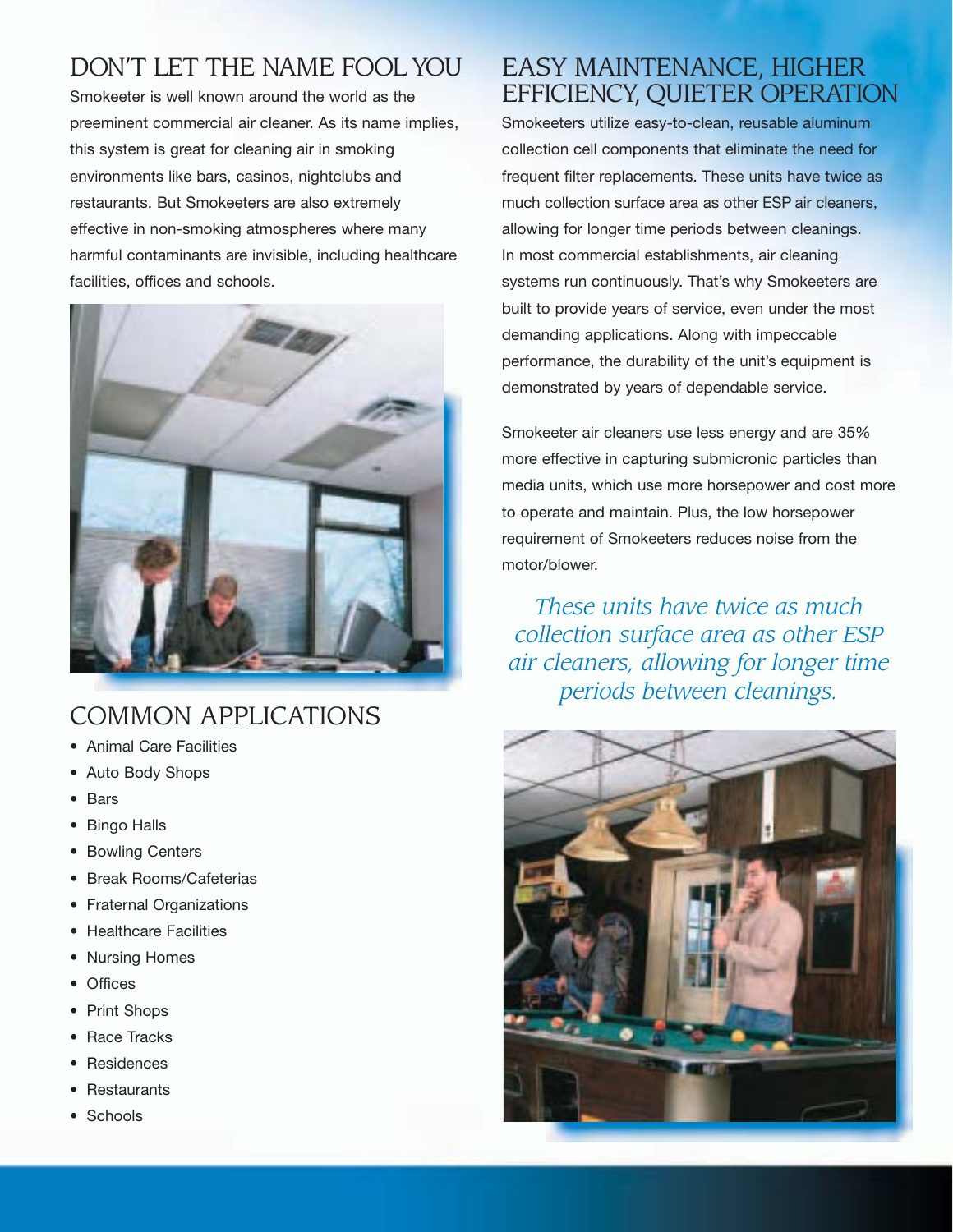### SMOKEETER FAMILY

United Air Specialists offers a complete line of Smokeeter products to combat all indoor air quality problems—regardless of the size of the room or application. All Smokeeter air cleaners are selfcontained, two-stage electrostatic precipitators specifically designed to remove tobacco smoke, dust, pollen, bacteria and other contaminants from the air. A UAS Distributor can help recommend which unit(s) are right for your establishment based on room configuration and size.

#### **TABLETOP OR WALL-MOUNT UNIT CONCEALED CEILING SYSTEMS**



The **SE 20** is a highly efficient, compact electronic air cleaner designed for tabletop use or wall mounting. It is ideal for very small room settings

and can easily be moved from one location to another. The SE 20 offers two speed settings and is available with a standard carbon after-filter to help control odors.

#### **CEILING- AND WALL-MOUNT UNITS**



The **SE 40** and **SE 50** are the most popular units in the Smokeeter line. These rectangular

systems are designed to

clean air individually or in conjunction with other Smokeeters by creating efficient airflow patterns.

Both systems offer multiple speed settings and a carbon after-filter for odor control. The SE 40 and SE 50 are ideal for facilities that don't have space above the ceiling.



SE 50

#### **FLUSH-MOUNT UNIT**



The **SE 24** is a compact system that fits into a 2' x 4' suspended tile ceiling. For the more aesthetically conscious environment, this unit blends into the ceiling and offers

easy access for routine service and maintenance. Like many other Smokeeters, the SE 24 includes a carbon after-filter as well as a speed control switch to adjust desired airflow.



Smokeeter **FS** and **LS** models are also ideal for locations where aesthetics are important, because they are

installed above the ceiling and are virtually out of sight.

Just the supply and return grilles show (shown on last page). FS and LS models operate more quietly than other large-capacity air cleaners and can be ducted to



 $\overline{LS}$ 

multiple rooms because they are concealed.

### MISCELLANEOUS ACCESSORIES

- Carbon Filters
- Drain Loop Trap
- Smokeeter Detergent
- Wireless Remote Control

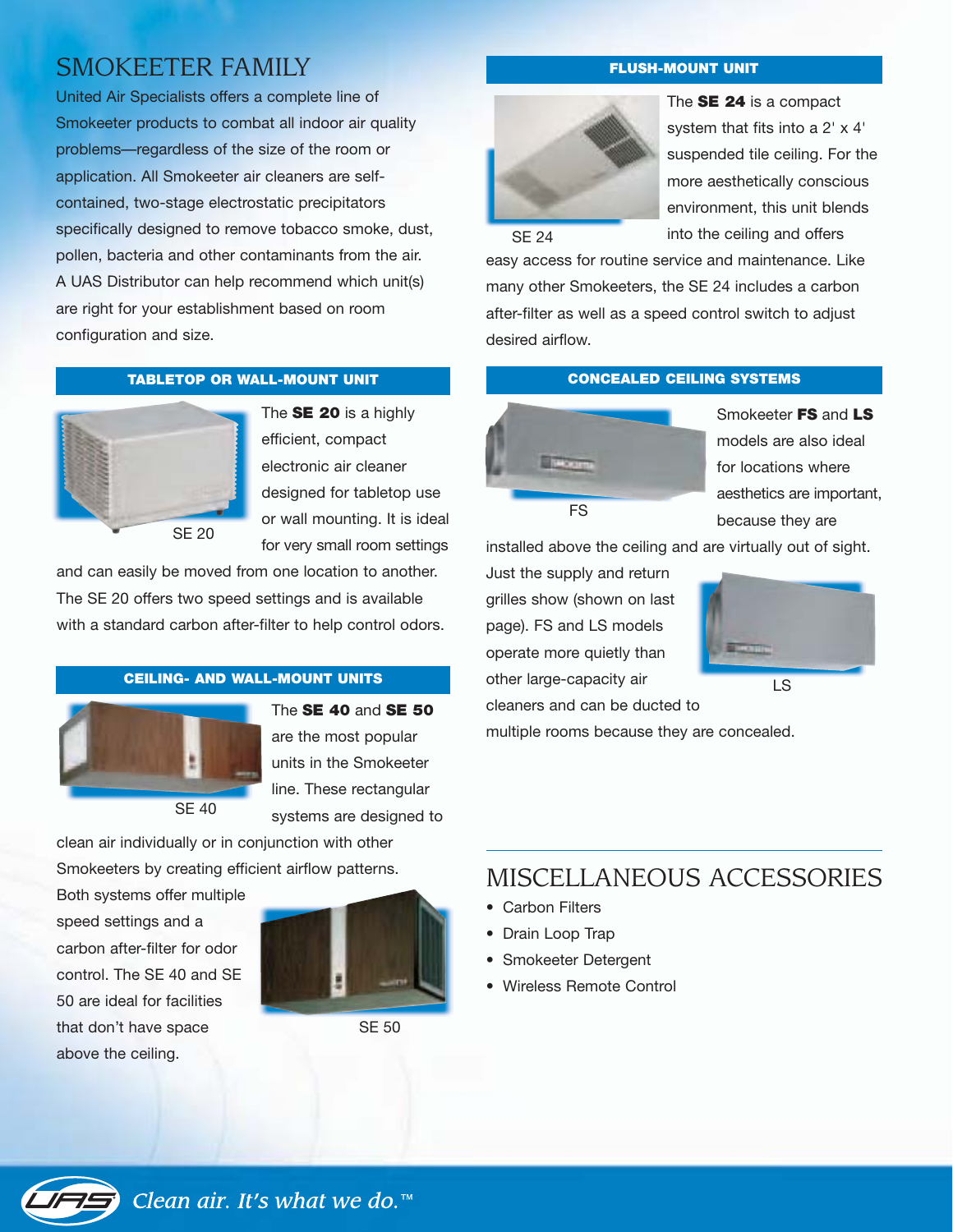### FEATURES AND BENEFITS

#### *Cabinet*

Easy access cabinet is made of 18-gauge steel for durability.

#### *Ionizer\** **Electronically** charges particles.

### *Collection Cell\**

Deepest plate design in the industry collects electronically charged contaminants.

#### *After-Filter* Activated carbon after-filter helps control odors.

### *Outlet Diffuser Grille*

Four-way adjustable

### *Prefilter*

Layered aluminum mesh screens capture large airborne particles as they enter the unit.

#### *Multi-Speed Control*

Switch provides multiple blower speed adjustments to control noise levels during peak and off-peak business hours.

SE 50

## *Indicator Light*

Illuminates when unit is working properly and automatically shuts off when components need servicing.

#### *Motor/Blower*

Specially mounted to cabinet for noise reduction, the motor/blower generates air movement in and out of the unit.



\* Some units use a Unicell, which is an Ionizer and Collection Cell in one component.

#### SPECIFICATIONS Hanging<br>Weight Dimensions Meight Motor Motor Mounting Model Length Width Height (lbs) Color CFM (HP) Amps Method SE 20 19-1/4" 15-1/2" 13" 39.5 Oyster 200-340 1/8 1.2 Tabletop/Wall SE 40 | 40-1/4" | 20-7/8" | 12-7/8" | 113 | Wood Grain | 450-950 | 1/4 | 6 | Ceiling/Wall SE 50 40-1/4" 19-1/2" 20" 138 Wood Grain 600-1,500 1/2 7 Ceiling/Wall SE 24 46-5/8" 22-7/8" 17" 118 Oyster 350-1,020 1/2 6.4 Flush Mount FS 46-5/8" 20-5/8" 14-1/4" 102 N/A 440-900 1/4 6 Concealed LS | 46-1/2" | 19-5/16" | 21" | 150 | N/A | 600-1,500 | 1/2 | 7 | Concealed

All units are wired 115/1/60.

#### diffusing vanes create the most effective air pattern.

*www.uasinc.com*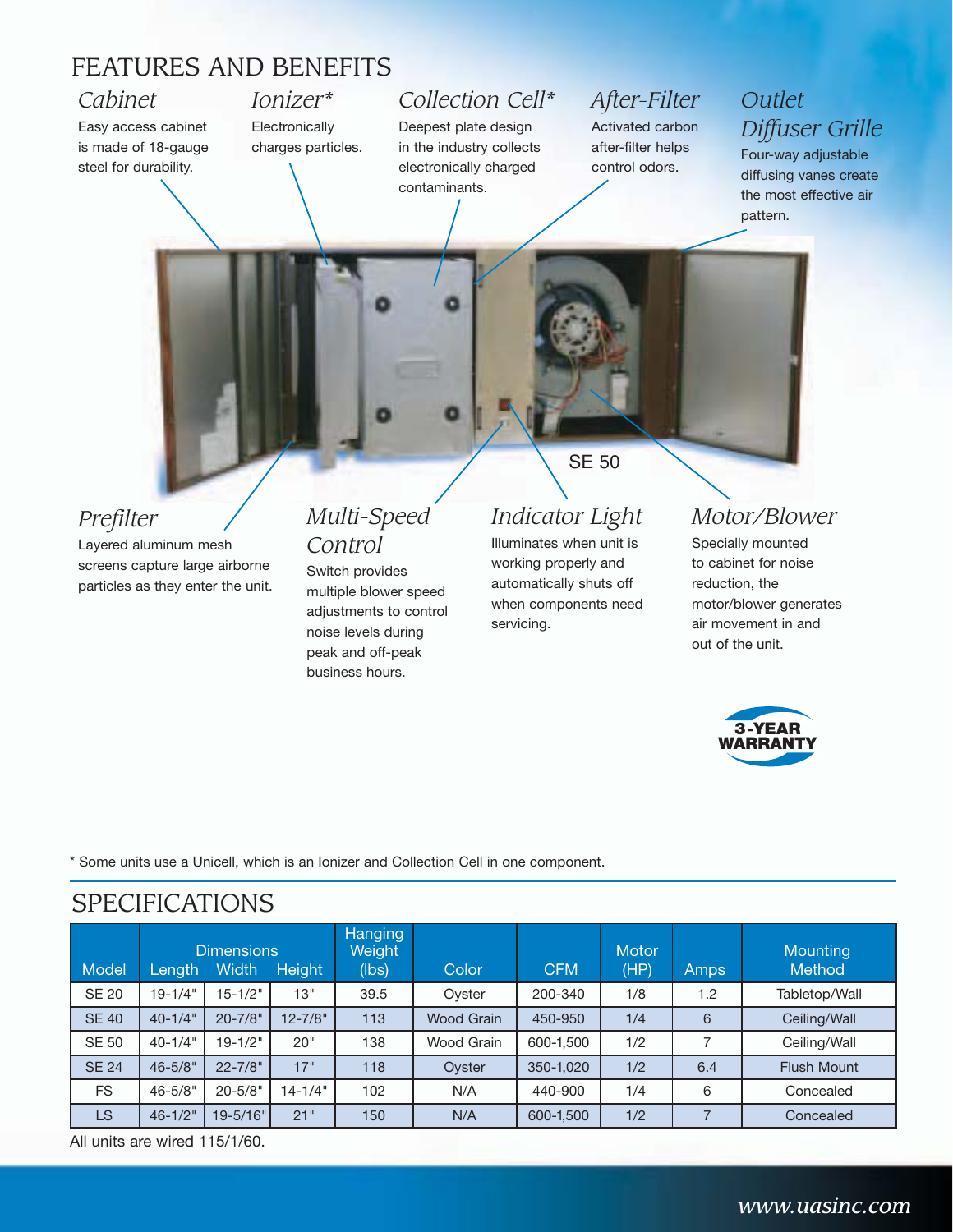### HOW CONCEALED SMOKEETERS WORK

FS and LS concealed Smokeeter systems are an innovative concept in electronic air cleaners. Their flexibility enables these units to adapt to any situation or room configuration to effectively solve your particular air cleaning needs.

As shown below, dirty air is drawn into the FS or LS Smokeeter system through waffle-shaped inlet grilles, or Return Air Assemblies, located in two different areas. The air flows through Aluminized Flexible Ductwork and is directed to the Smokeeter via a Wye Connection. Once inside the FS or LS, pollutants and other harmful

contaminants are removed from the air stream. Next, clean air is sent through more ductwork and another Wye Connection, where it is discharged into different locations through louvered outlet grilles, or Supply Air Assemblies.

### ADDITIONAL CONCEALED SYSTEM

UAS also offers the Crystal-Aire® concealed air cleaner. This modular system is much like Smokeeter in that it removes smoke, bacteria and other harmful pollutants from the air. However, Crystal-Aire offers the flexibility to



add various modules to the Motor/Blower section to meet specific needs in environments such as extremely heavy smoke, pervasive odors and certain building code requirements.

Available modules include ESP, Bag Filter, Box Filter, Fresh Air Inlet, Odor Control and Germicidal Ultraviolet. A UAS Distributor can provide more information on the Crystal-Aire concealed air cleaning system.

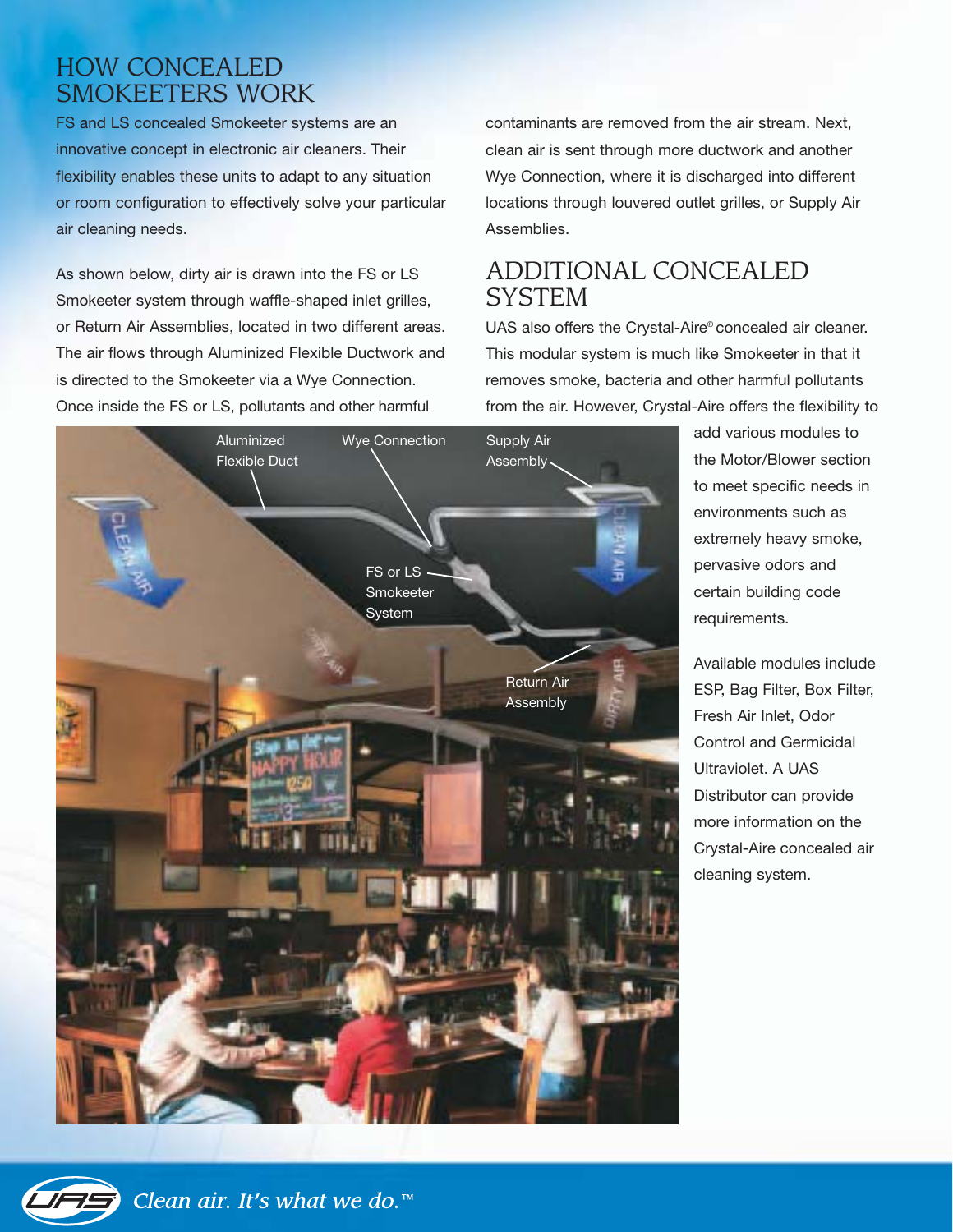### CONCEALED SYSTEM ACCESSORIES

The standard components of FS and LS concealed Smokeeter systems are the air cleaning mechanism itself and a wall-mounted remote control switch. It's the wide variety of accessories that make these air cleaners custom tailor to any room configuration.

#### **CARBON PLENUM**

The carbon module, or plenum, holds carbon and is used to combat strong, pervasive odors.



- Twenty-gauge steel cabinet
- FS has 4 trays and holds 12 lbs.

of carbon; LS has 6 trays and holds 18 lbs. of carbon.

• FS offers 10" inlet/outlet collars and LS offers 16" inlet/outlet collars. This allows the Carbon Plenum to connect to flexible or hard duct.

#### **SUPPLY AIR ASSEMBLY**

The Supply Air Assembly, or outlet grille, recirculates clean air into the room. It features a white enamel finish to blend with the ceiling and adjustable louvers.



Supply Air Assemblies are available in these sizes:

- 24" x 24" T-bar (12" x 12" grille) with  $8$ " elbow
- 24" x 24" T-bar (12" x 12" grille) with 10" elbow

#### **ALUMINIZED FLEXIBLE DUCT**

The Aluminized Flexible Duct allows users to channel air up to 25'. It is made of UL-listed aluminum polyester laminate with encapsulated galvanized steel wire, and can be compressed into just 32". Aluminized Flexible

Duct is available in the following sizes:

- 8" x 25'
- 10" x 25'
- 16" x 25'



#### **WYE CONNECTION**

The Wye Connection is a device used to direct air to more than one area of a room. This transition piece can accept sheet metal or flexible duct.



Available sizes include:

- 16" inlet with two 10" wye connections
- 16" inlet with three 8" wye connections
- 10" inlet with two 8" wye connections

#### **RETURN AIR ASSEMBLY**

Designed to draw air into a concealed Smokeeter, the Return Air Assembly, or inlet grille, is made up of molded fiberglass plenum with scrim



reinforced foil back and square-to-round collars. The molded white polystyrene eggcrate is 24" x 24" T-bar drop-in with 1/2" x 1/2" grid spacing.

- 24" x 24" T-bar (12" x 12" grille) with 8" elbow
- 24" x 24" T-bar (12" x 12" grille) with 10" elbow

#### **REMOTE SWITCH ASSEMBLY**

A standard accessory with concealed Smokeeters, the Remote Switch Assembly features a wall-mounted remote control with on/off switch and indicator light.

The switch can be changed to an optional multiple speed control (shown), and the lamp notifies users when the unit needs to be serviced.